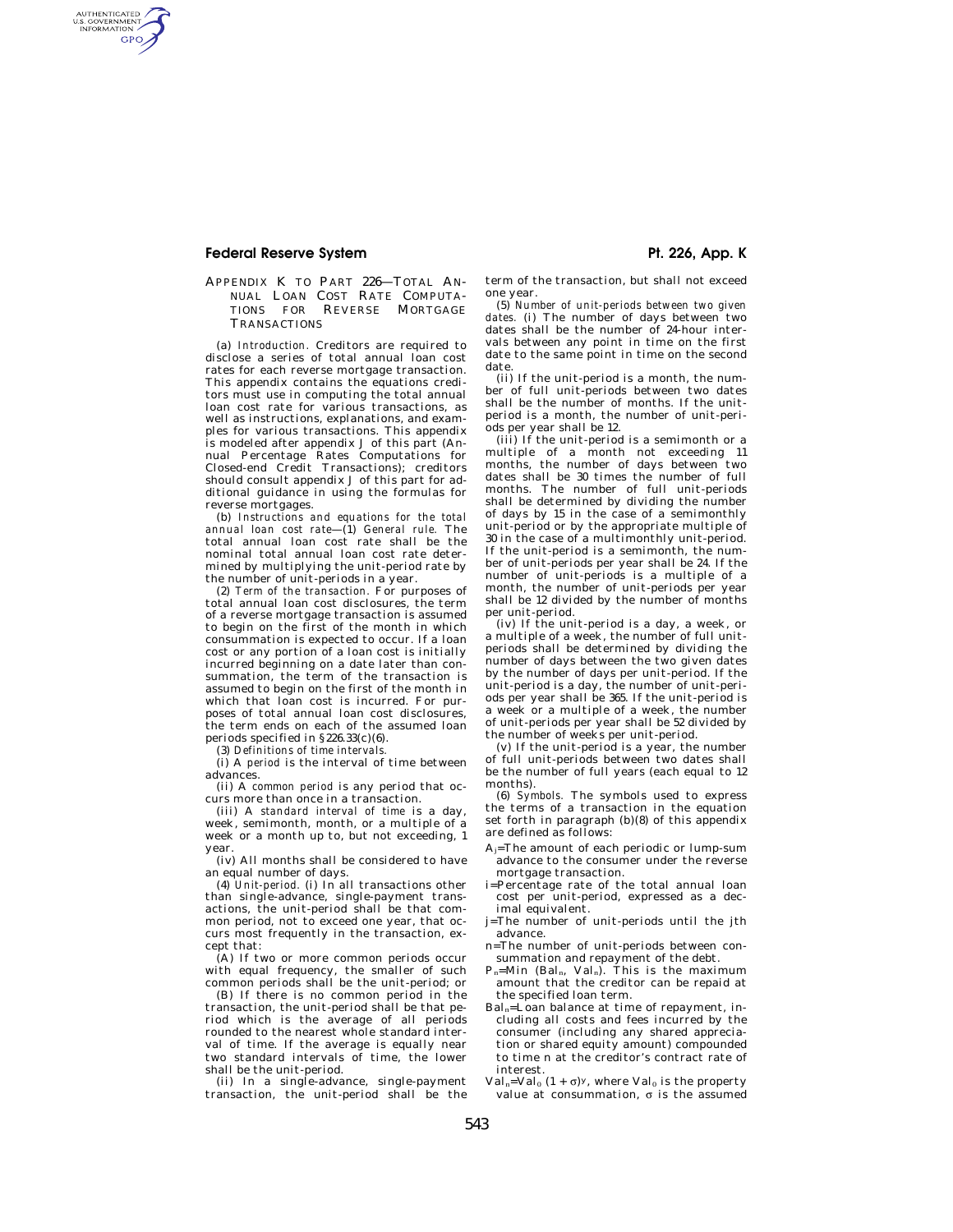annual rate of appreciation for the dwelling, and y is the number of years in the assumed term.  $Val_n$  must be reduced by the amount of any equity reserved for the consumer by agreement between the parties, or by 7 percent (or the amount or percentage specified in the credit agreement), if the amount required to be repaid is limited to the net proceeds of sale.

 $\sigma$  = The summation operator.

— . . . .

Symbols used in the examples shown in this appendix are defined as follows:  $\sim$ 

$$
Fv_{x-1} = \text{The future value of 1 per unit period}
$$
\nfor x unit periods, first advance due  
\n
$$
\text{immediately (at time = 0, which is\nconsummation)}.
$$
\n
$$
= \sum_{j=0}^{x-1} (1+i)^{x-j}
$$
\n
$$
= (1+i)^{x} + (1+i)^{x-1} + \cdots (1+i)^{1}; \text{ or}
$$
\n
$$
= \frac{(1+i)^{n} - 1}{i} \times (1+i)
$$

w=The number of unit-periods per year. I=wi × 100=the nominal total annual loan cost rate.

(7) *General equation.* The total annual loan cost rate for a reverse mortgage transaction must be determined by first solving the following formula, which sets forth the relationship between the advances to the consumer and the amount owed to the creditor under the terms of the reverse mortgage agreement for the loan cost rate per unit-period (the loan cost rate per unit-period is then multiplied by the number of unit-periods per year to obtain the total annual loan cost rate I; that is,  $I = wi$ :

$$
\sum_{j=0}^{n-1} A_j (1+i)^{n-j} = P_n
$$

(8) *Solution of general equation by iteration process.* (i) The general equation in paragraph (b)(7) of this appendix, when applied to a simple transaction for a reverse mortgage loan of equal monthly advances of \$350 each, and with a total amount owed of \$14,313.08 at an assumed repayment period of two years, takes the special form:

$$
P_n = 350 \text{ FV}_{24-} \text{ i, or}
$$
  

$$
P_n = 350 \times \left[ \frac{(1+i)^n - 1}{i} \times (1+i) \right]
$$

# **Pt. 226, App. K 12 CFR Ch. II (1–1–10 Edition)**

Using the iteration procedures found in steps 1 through 4 of  $(b)(9)(i)$  of appendix J of this part, the total annual loan cost rate, correct to two decimals, is 48.53%.

(ii) In using these iteration procedures, it is expected that calculators or computers will be programmed to carry all available decimals throughout the calculation and that enough iterations will be performed to make virtually certain that the total annual loan cost rate obtained, when rounded to two decimals, is correct. Total annual loan cost rates in the examples below were obtained by using a 10-digit programmable calculator and the iteration procedure described in appendix J of this part.

(9) *Assumption for discretionary cash advances.* If the consumer controls the timing of advances made after consummation (such as in a credit line arrangement), the creditor must use the general formula in paragraph (b)(7) of this appendix. The total annual loan cost rate shall be based on the assumption that 50 percent of the principal loan amount is advanced at closing, or in the case of an open-end transaction, at the time the consumer becomes obligated under the plan. Creditors shall assume the advances are made at the interest rate then in effect and that no further advances are made to, or repayments made by, the consumer during the term of the transaction or plan.

(10) *Assumption for variable-rate reverse mortgage transactions.* If the interest rate for a reverse mortgage transaction may increase during the loan term and the amount or timing is not known at consummation, creditors shall base the disclosures on the initial interest rate in effect at the time the disclosures are provided.

(11) *Assumption for closing costs.* In calculating the total annual loan cost rate, creditors shall assume all closing and other consumer costs are financed by the creditor.

(c) *Examples of total annual loan cost rate computations*—(1) *Lump-sum advance at consummation.* 

Lump-sum advance to consumer at consummation: \$30,000

Total of consumer's loan costs financed at consummation: \$4,500

Contract interest rate: 11.60%

Estimated time of repayment (based on life expectancy of a consumer at age 78): 10 years

Appraised value of dwelling at consummation: \$100,000

Assumed annual dwelling appreciation rate: 4%

 $P_{10} = Min (103,385.84, 137,662.72)$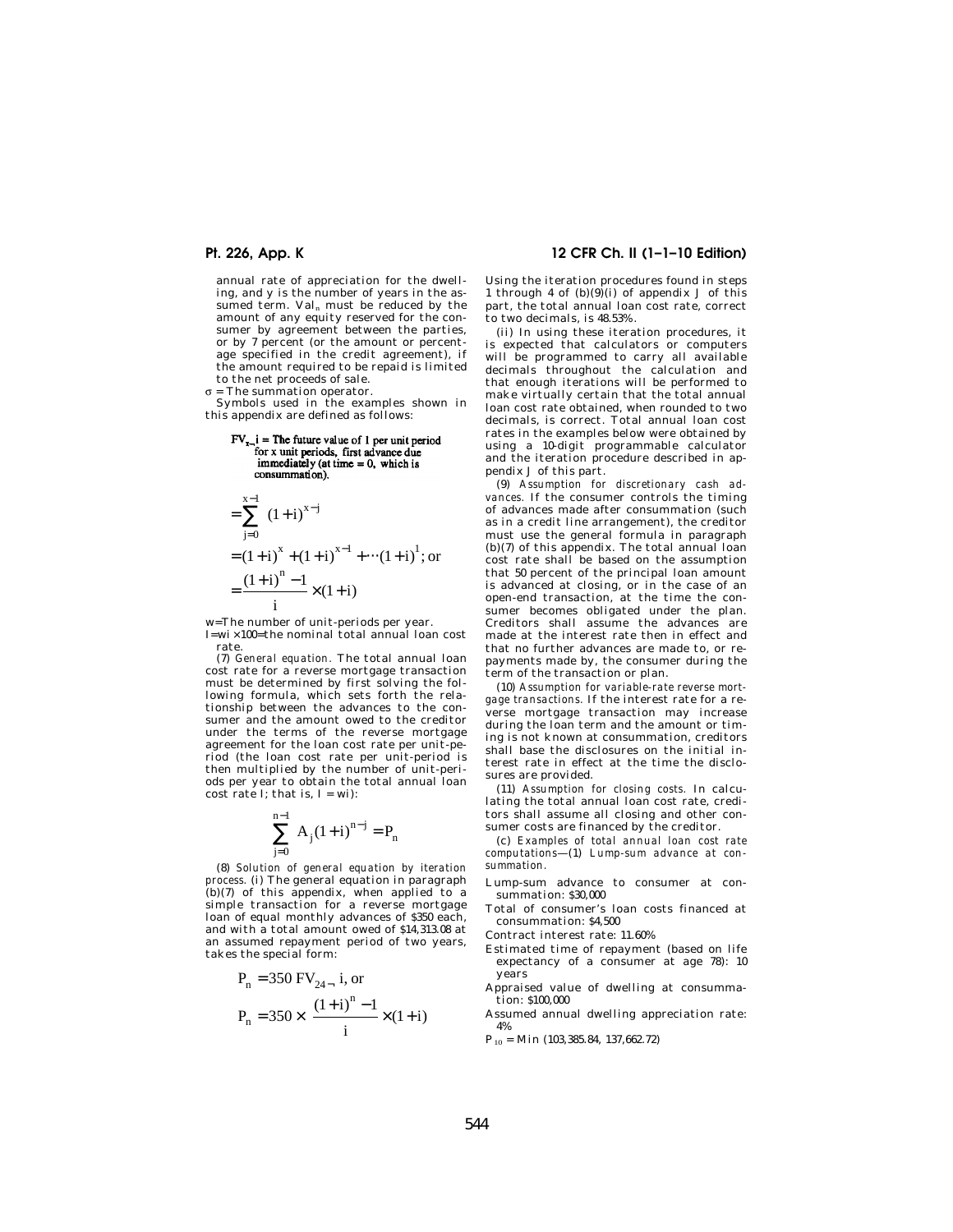# Federal Reserve System **Pt. 226, App. K**

$$
30,000(1+i)^{10-0} + \sum_{j=0}^{9} 0(1+i)^{10-j} = 103,385.84
$$

 $i = .1317069438$ 

Total annual loan cost rate (100(.1317069438  $\times$ 1)) = 13.17%

(2) *Monthly advance beginning at consummation.* 

Monthly advance to consumer, beginning at consummation: \$492.51 Total of consumer's loan costs financed at

consummation: \$4,500

Contract interest rate: 9.00%

- Estimated time of repayment (based on life expectancy of a consumer at age 78): 10 years
- Appraised value of dwelling at consummation: \$100,000
- Assumed annual dwelling appreciation rate: 8%

$$
P_{120} = \text{Min} (107,053.63, 200,780.02)
$$
  

$$
492.51 \times \left[ \frac{(1+i)^{120} - 1}{i} \times (1+i) \right] = 107,053.63
$$
  
i = .009061140

Total annual loan cost rate  $(100(.009061140 \times$ 12))=10.87%

(3) *Lump sum advance at consummation and monthly advances thereafter.* 

Lump sum advance to consumer at consummation: \$10,000

Monthly advance to consumer, beginning at consummation: \$725

Total of consumer's loan costs financed at consummation: \$4,500

Contract rate of interest: 8.5%

- Estimated time of repayment (based on life expectancy of a consumer at age 75): 12 years
- Appraised value of dwelling at consummation: \$100,000
- Assumed annual dwelling appreciation rate: 8%

$$
P_{144} = \text{Min} (221,818.30, 234,189.82)
$$
  

$$
10,000(1+i)^{144-0} + \sum_{j=0}^{143} 725(1+i)^{144-j} = 221,818.30
$$

 $i = 007708844$ 

*Initial Loan Charges* 

Closing costs: Mortgage insurance premium:

TOTAL ANNUAL LOAN COST RATE

### *Loan Terms*

Total annual loan cost rate (100(.007708844 ×

(d) *Reverse mortgage model form and sample* 

Age of youngest borrower: Appraised property value: Interest rate: Monthly advance: Initial draw: Line of credit:

 $12)$ ) = 9.25%

*form*—(1) *Model form.* 

Annuity cost:

*Monthly Loan Charges* 

Servicing fee:

*Other Charges:* 

Mortgage insurance: Shared Appreciation:

*Repayment Limits*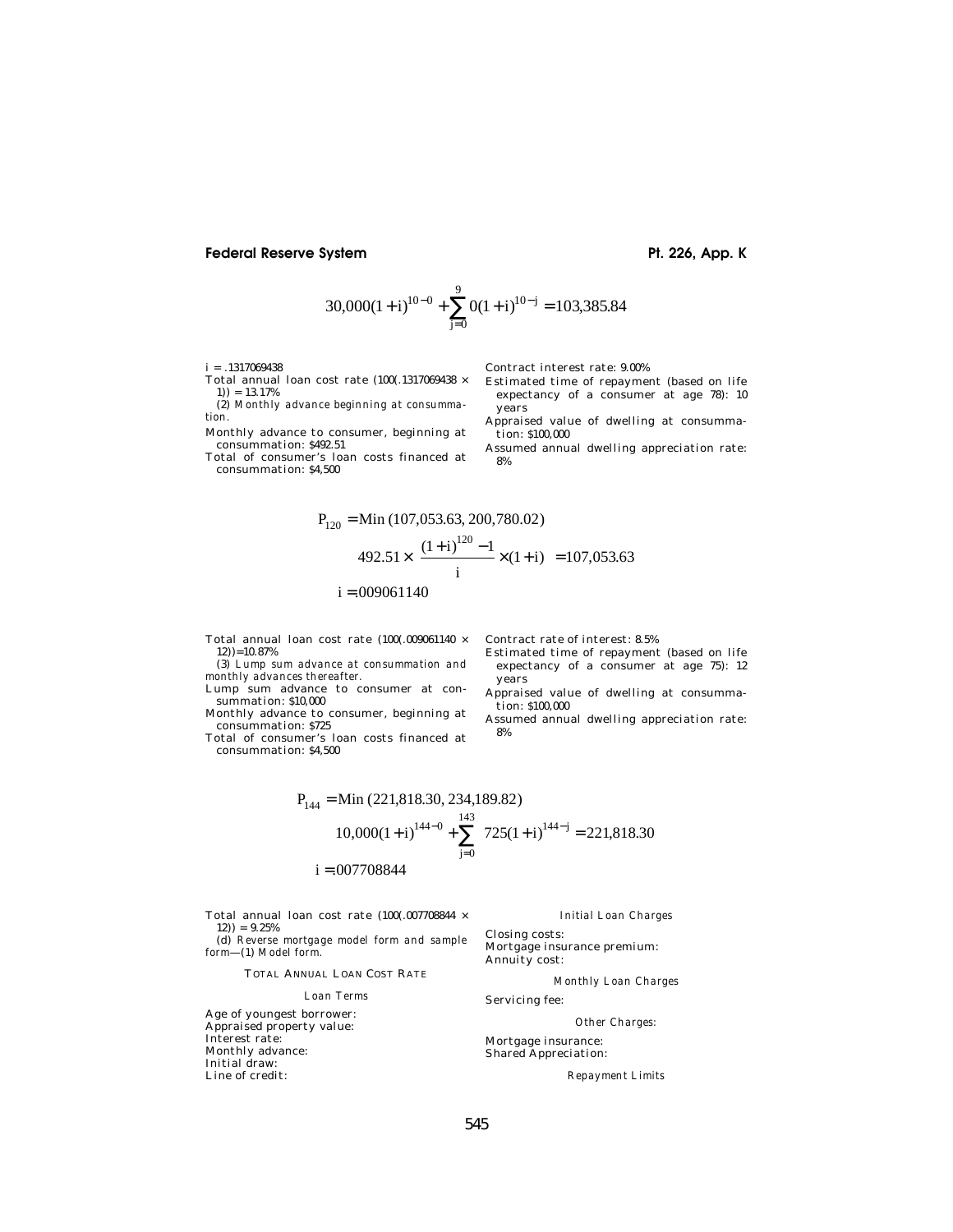# **Pt. 226, App. K 12 CFR Ch. II (1–1–10 Edition)**

| Assumed annual appreciation | Total annual loan cost rate |                      |                    |                    |
|-----------------------------|-----------------------------|----------------------|--------------------|--------------------|
|                             | 2-year loan<br>term         | 1-vear<br>loan terml | -vear<br>loan term | -year<br>loan term |
| 0%<br>4%<br>8%              |                             |                      |                    |                    |

The cost of any reverse mortgage loan depends on how long you keep the loan and how much your house appreciates in value. Generally, the longer you keep a reverse mortgage, the lower the total annual loan cost rate will be.

This table shows the estimated cost of your reverse mortgage loan, expressed as an annual rate. It illustrates the cost for three [four] loan terms: 2 years, [half of life expectancy for someone your age,] that life ex-pectancy, and 1.4 times that life expectancy. The table also shows the cost of the loan, assuming the value of your home appreciates at three different rates: 0%, 4% and 8%.

The total annual loan cost rates in this table are based on the total charges associated with this loan. These charges typically include principal, interest, closing costs, mortgage insurance premiums, annuity costs, and servicing costs (but not costs when you sell the home).

The rates in this table are estimates. Your actual cost may differ if, for example, the amount of your loan advances varies or the interest rate on your mortgage changes.

SIGNING AN APPLICATION OR RECEIVING THESE DISCLOSURES DOES NOT REQUIRE YOU TO COMPLETE THIS LOAN

(2) Sample Form.

TOTAL ANNUAL LOAN COST RATE

#### *Loan Terms*

Age of youngest borrower: 75 Appraised property value: \$100,000 Interest rate: 9% Monthly advance: \$301.80 Initial draw: \$1,000 Line of credit: \$4,000

#### *Initial Loan Charges*

Closing costs: \$5,000 Mortgage insurance premium: None Annuity cost: None

## *Monthly Loan Charges*

Servicing fee: None

### *Other Charges*

Mortgage insurance: None Shared Appreciation: None

### *Repayment Limits*

Net proceeds estimated at 93% of projected home sale

| Assumed annual appreciation | Total annual loan cost rate |                                        |                           |                           |
|-----------------------------|-----------------------------|----------------------------------------|---------------------------|---------------------------|
|                             | 2-year loan<br>term         | [6-year loan<br>terml                  | 12-year loan<br>term      | 17-year loan<br>term      |
| 0%<br>4%<br>8%              | 39.00%<br>39.00%<br>39.00%  | [14.94%]<br>$[14.94\%]$<br>$[14.94\%]$ | 9.86%<br>11.03%<br>11.03% | 3.87%<br>10.14%<br>10.20% |

The cost of any reverse mortgage loan depends on how long you keep the loan and how much your house appreciates in value. Generally, the longer you keep a reverse mortgage, the lower the total annual loan cost rate will be.

This table shows the estimated cost of your reverse mortgage loan, expressed as an annual rate. It illustrates the cost for three [four] loan terms: 2 years, [half of life expectancy for someone your age,] that life expectancy, and 1.4 times that life expectancy. The table also shows the cost of the loan, assuming the value of your home appreciates at three different rates: 0%,4% and 8%.

The total annual loan cost rates in this table are based on the total charges associated with this loan. These charges typically include principal, interest, closing costs, mortgage insurance premiums, annuity costs, and servicing costs (but not disposition costs—costs when you sell the home).

The rates in this table are estimates. Your actual cost may differ if, for example, the amount of your loan advances varies or the interest rate on your mortgage changes.